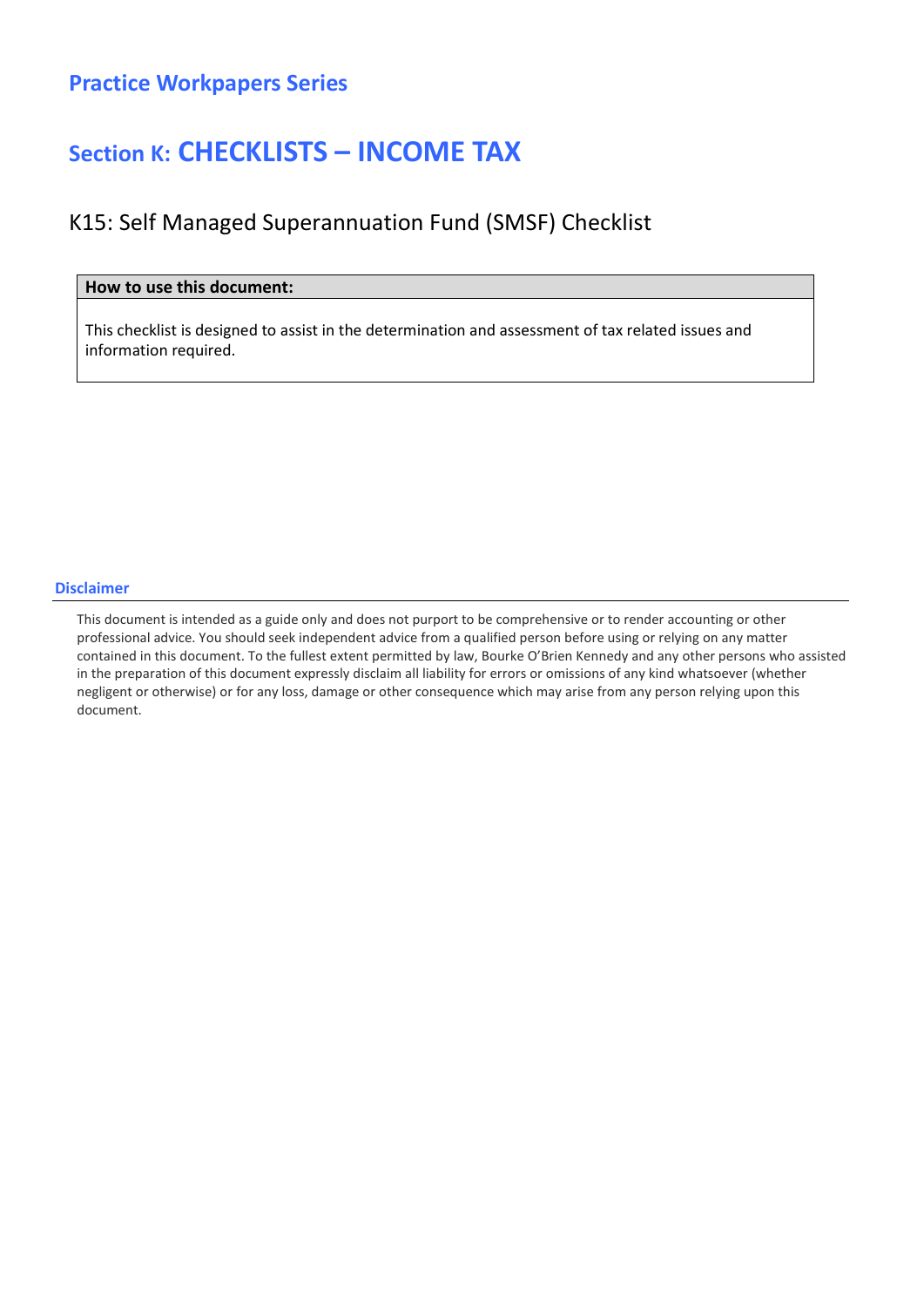### **CONTRANTS**<br>**KENNEDY**<br>CHARTERED ACCOUNTANTS **SELF MANAGED SUPERANNUATION FUND CHECKLIST**

**BOURKE O'BRIEN** 

Name of Client: Tax File Number: Name of Trustee: Trustee TFN or ABN:

| <b>General</b>                                                                                                                                                                     | Y | N            | N/A |
|------------------------------------------------------------------------------------------------------------------------------------------------------------------------------------|---|--------------|-----|
| If not already in our possession, please provide us with a copy of<br>the following:                                                                                               |   |              |     |
| A copy of the fund's trust deed.<br>$\bullet$                                                                                                                                      |   |              |     |
| A copy of the fund's latest authorised investment strategy.<br>$\bullet$                                                                                                           |   |              |     |
| A copy of the fund's annual financial statements for the<br>$\bullet$<br>previous year.                                                                                            |   |              |     |
| A copy of the fund's income tax return for the previous year,<br>$\bullet$<br>including relevant minutes of meetings.                                                              |   |              |     |
| An extract of the funds trial balance for the previous year.<br>$\bullet$                                                                                                          |   |              |     |
| Did any member of the fund join in the current year? If so,<br>$\bullet$<br>please provide further details.                                                                        |   |              |     |
| Name's and date of birth of all members of the fund.<br>$\bullet$                                                                                                                  |   |              |     |
| Are company records maintained and administered in<br>$\bullet$<br>generic accounting software (MYOB, Quicken etc)? If so,<br>please provide a copy of the relevant year end file. |   | $\sim$       |     |
| <b>Investments and Investment Income</b>                                                                                                                                           | Y | N            | N/A |
| Please indicate the fund's main sources of income.<br>(for example interest, dividends, rental)                                                                                    |   |              |     |
| Please indicate the funds main direct investment assets?<br>(for example listed and unlisted shares, cash, loans, property,)                                                       |   |              |     |
| Does the fund have any investments in any managed investment<br>schemes?<br>(for example listed and unlisted trusts, insurance policies)<br>If so, please provide further details. |   |              |     |
| Does the funds have any investments in or made any loans,<br>whether direct or through lease, to related parties?                                                                  |   |              |     |
| If so, please provide further details (this includes tenants of rental<br>property)                                                                                                |   |              |     |
| Does the fund have any overseas direct investments?                                                                                                                                |   |              |     |
| If so, please provide further details.<br>Has the fund sold any assets during the year?                                                                                            |   |              |     |
| please provide further details, including copies of sales confirmations.                                                                                                           |   |              |     |
| Has the fund acquired any assets during the year?                                                                                                                                  |   |              |     |
| If so, please provide further details, including copies of all relevant<br>documentation such as purchase confirmations etc.                                                       |   |              |     |
| For any assets acquired during the year, did the superannuation<br>fund borrow or leverage in anyway to fund the acquisition?                                                      |   | $\mathsf{L}$ |     |
| If so, please provide further details, including relevant documentation.                                                                                                           |   |              |     |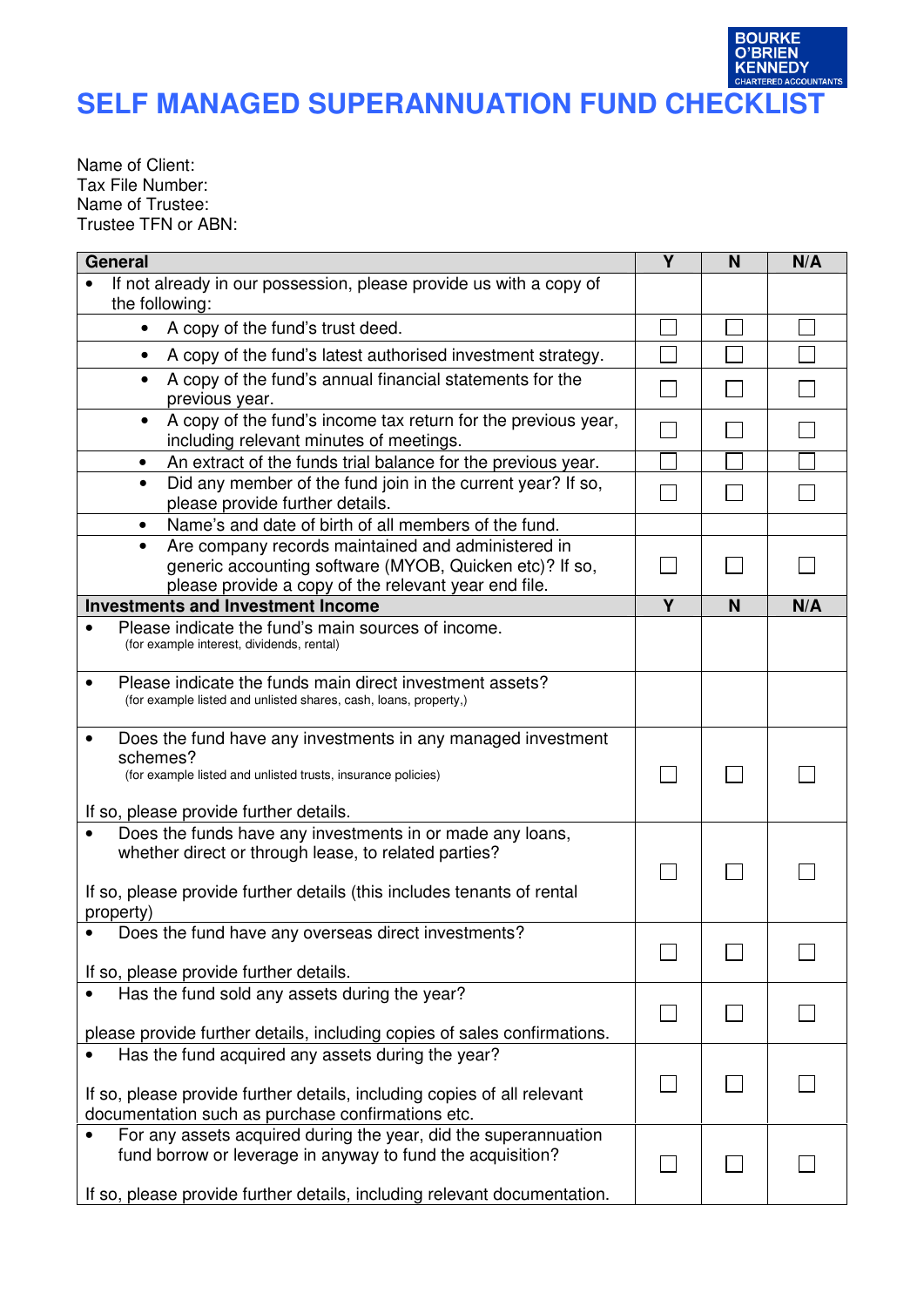

# BOURKE<br>
SELF MANAGED SUPERANNUATION FUND CHECKLIST

| Investments and Investment Income - continued                                                                                                                                                                                                              | $\overline{\mathsf{Y}}$ | N | N/A |
|------------------------------------------------------------------------------------------------------------------------------------------------------------------------------------------------------------------------------------------------------------|-------------------------|---|-----|
| Should the fund have investments in listed securities, please<br>provide copies of original dividend statements for all dividends<br>received during the year (if any).                                                                                    |                         |   |     |
| Should the fund have investments in managed investment trusts<br>and schemes please provide copies of original distribution<br>statements and annual tax statements for such trusts and<br>schemes.                                                        |                         |   |     |
| Should the fund have investments in cash please provide copies of<br>all bank statements for the relevant period.                                                                                                                                          |                         |   |     |
| <b>Liabilities</b>                                                                                                                                                                                                                                         | Y                       | N | N/A |
| Does the fund have any known short term liabilities at year end?<br>If so, please provide further details.                                                                                                                                                 |                         |   |     |
| Has the fund made use of or structured in any way the use of<br>limited recourse borrowing arrangements (previously instalment<br>warrants) in acquiring investment assets?<br>If so, please provide further details, including additional trust deeds and |                         |   |     |
| agreements as appropriate.                                                                                                                                                                                                                                 |                         |   |     |
| <b>Contributions Received</b>                                                                                                                                                                                                                              | $\overline{\mathsf{Y}}$ | N | N/A |
| Are any of the members of the fund employed?<br>If so, please provide further details of employer contributions.                                                                                                                                           |                         |   |     |
| Have any of the members of the fund made any deductible or<br>undeductible personal contributions to the fund during the year?<br>If so, please provide further details.                                                                                   |                         |   |     |
| For all personal contributions to the fund during the year, has the                                                                                                                                                                                        |                         |   |     |
| fund received written notice from members indicating their intention<br>to claim deductions for such contributions?<br>If so, please provide further details, including copies of<br>acknowledgment notices from trustees to the members.                  |                         |   |     |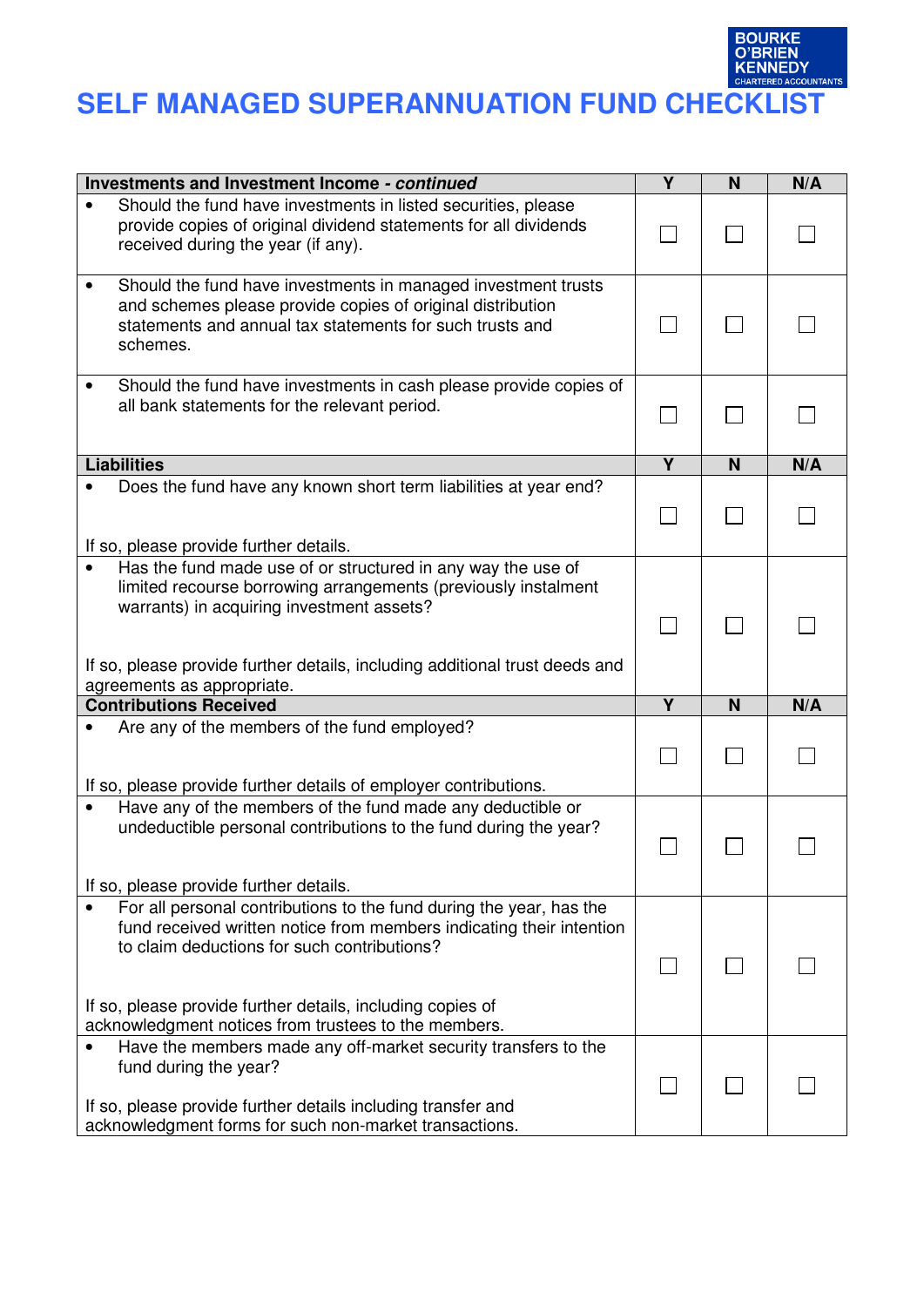# BOURKE<br>
SELF MANAGED SUPERANNUATION FUND CHECKLIST

| <b>Contributions Received - continued</b>                                                                                                                                                        | Y | N | N/A |
|--------------------------------------------------------------------------------------------------------------------------------------------------------------------------------------------------|---|---|-----|
| Has the fund received any monies and/or entitlements of any kind<br>and which are for the benefit and ownership of the members in<br>their personal capacity?                                    |   |   |     |
| If so, please provide further details.                                                                                                                                                           |   |   |     |
| Has the fund received any government co-contributions during the<br>year?                                                                                                                        |   |   |     |
| If so, please provide further details.                                                                                                                                                           |   |   |     |
| <b>Rollovers</b>                                                                                                                                                                                 | Y | N | N/A |
| During the year has the fund received any inward rollovers from<br>other superannuation funds of members?<br>If so, please provide details including leaving fund statements from the            |   |   |     |
| previous fund.                                                                                                                                                                                   |   |   |     |
| During the year has the fund made any outward rollovers to any                                                                                                                                   |   |   |     |
| other members' superannuation funds of?                                                                                                                                                          |   |   |     |
| If so, please provide details including leaving fund statements.                                                                                                                                 |   |   |     |
| <b>Insurance Policies</b>                                                                                                                                                                        | Y | N | N/A |
|                                                                                                                                                                                                  |   |   |     |
| Does the fund provide life; death and/or disability cover for<br>members?                                                                                                                        |   |   |     |
| If so, please provide further details including copies of relevant policies<br>if not already in our possession.                                                                                 |   |   |     |
| <b>Paid Benefits</b>                                                                                                                                                                             | Y | N | N/A |
| Are any members in pension mode or transition to retirement?                                                                                                                                     |   |   |     |
| If so, please provide further details.                                                                                                                                                           |   |   |     |
| For benefits paid to members during the year, please provide the<br>following details:                                                                                                           |   |   |     |
| Copies of any lump sums benefits paid to members                                                                                                                                                 |   |   |     |
| Copies of any other benefits paid to members                                                                                                                                                     |   |   |     |
| Other than the above, has the fund paid any monies and/or<br>$\bullet$<br>expenses of any kind on behalf of the members in their personal<br>capacity?<br>If so, please provide further details. |   |   |     |